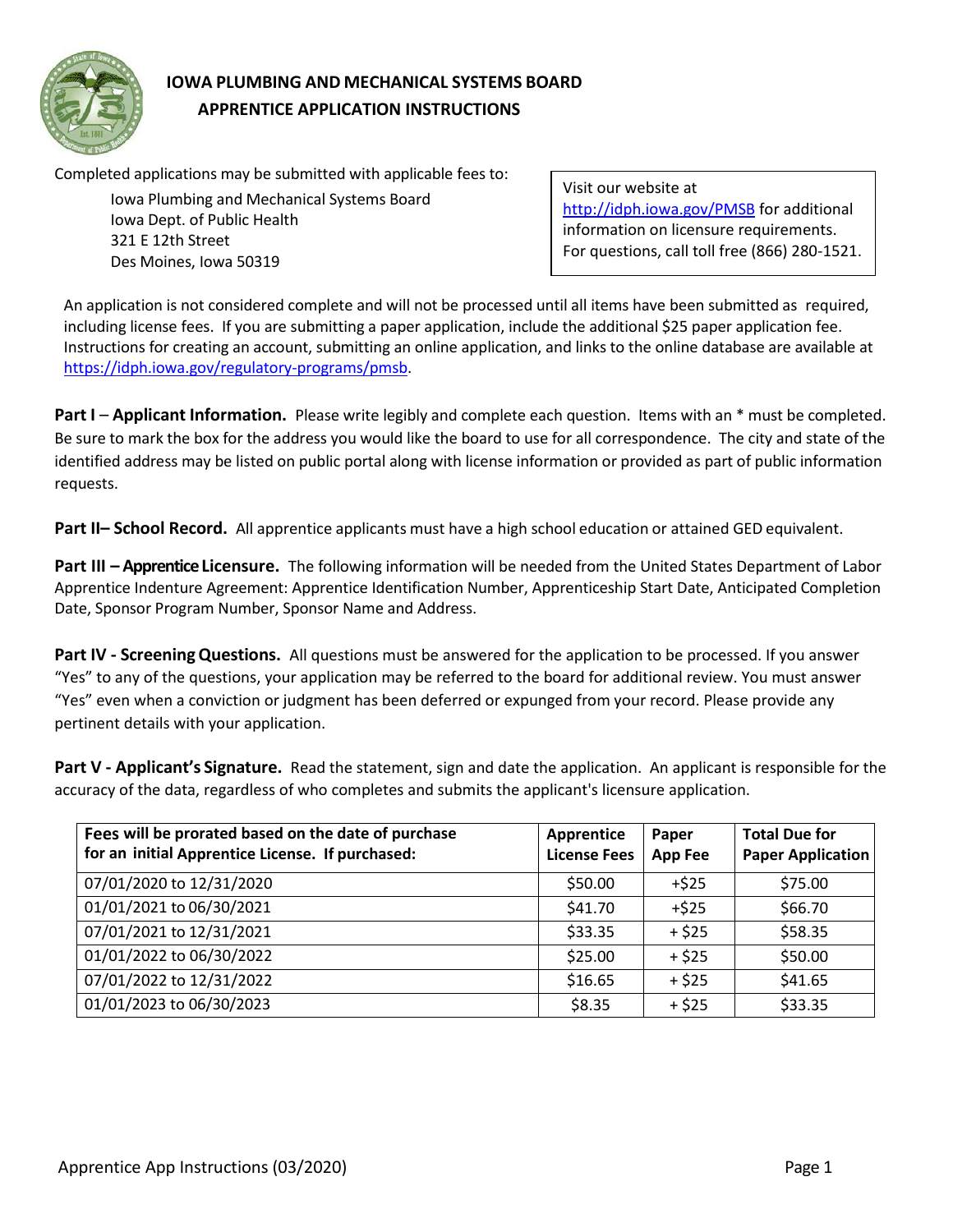

# **Iowa Plumbing & Mechanical Systems Board Application for Apprentice Licensure**

SUBMIT COMPLETED APPLICATIONS WITH PAYMENT TO: Iowa Plumbing & Mechanical Systems Board

| 321 E 12 <sup>th</sup> Street |
|-------------------------------|
| Des Moines, IA 50319          |

## **Part I – Applicant Information –** All items indicated with an \* must be completed.

| Name (First, MI, Last)*                                                                     |                       |            | Telephone*(            |                          |
|---------------------------------------------------------------------------------------------|-----------------------|------------|------------------------|--------------------------|
|                                                                                             |                       |            |                        |                          |
| Personal Mailing Address*                                                                   |                       |            | E-mail Address         |                          |
|                                                                                             |                       |            |                        |                          |
| $City*$                                                                                     | State*                | County*    |                        | Zip Code*                |
|                                                                                             |                       |            |                        |                          |
| <b>Business Name</b>                                                                        |                       |            | Telephone (            |                          |
|                                                                                             |                       |            |                        |                          |
| <b>Business Address</b>                                                                     |                       |            |                        |                          |
|                                                                                             |                       |            |                        |                          |
| <b>Business City</b>                                                                        | <b>Business State</b> |            | <b>Business County</b> | <b>Business Zip Code</b> |
|                                                                                             |                       |            |                        |                          |
| Please check which address to send correspondence: Personal $\Box$                          |                       | Business □ |                        |                          |
| ** The city and state of this address may be listed on licensediniowa.gov with your license |                       |            |                        |                          |
|                                                                                             |                       |            |                        |                          |

**Privacy Act Notice:** Disclosure of your Social Security Number is required by 42 U.S.C. § 666(a)(13), Iowa Code §252J.8(1), §261.126(1), and §272D.8(1). The number will be used in connection with the collection of child support obligations, college student loan obligations, and debts owed to the state of Iowa, and as an internal means to accurately identify licensees, and may also be shared with taxing authorities as allowed by law including Iowa Code § 421.18.

| Social Security Number* | Date of Birth * |
|-------------------------|-----------------|
|                         |                 |

#### **Part II – School Record \***

Have you completed a high school or GED Program?  $\Box$  Yes  $\Box$  No All apprentice applicants must have completed a high school education or attained GED equivalent.

#### **Part III - Apprentice Licensure:**

| Please provide the following information from the Department of Labor Office of Apprenticeship Apprentice Indenture<br>Agreement. |                            |                               |                                             |
|-----------------------------------------------------------------------------------------------------------------------------------|----------------------------|-------------------------------|---------------------------------------------|
| Apprentice Identification Number*                                                                                                 | Apprenticeship Start Date* |                               | Anticipated Completion Date*                |
| Have you been issued advanced apprenticeship credit? $\Box$ Yes $\Box$ No                                                         |                            |                               |                                             |
| If yes, for how many hours?                                                                                                       |                            |                               |                                             |
| Sponsor Name*                                                                                                                     |                            |                               | Sponsor Department of Labor Program Number* |
| Sponsor Phone Number*                                                                                                             |                            | <b>Sponsor E-mail Address</b> |                                             |
| Sponsor Mailing Address*                                                                                                          |                            | City, State Zip*              |                                             |